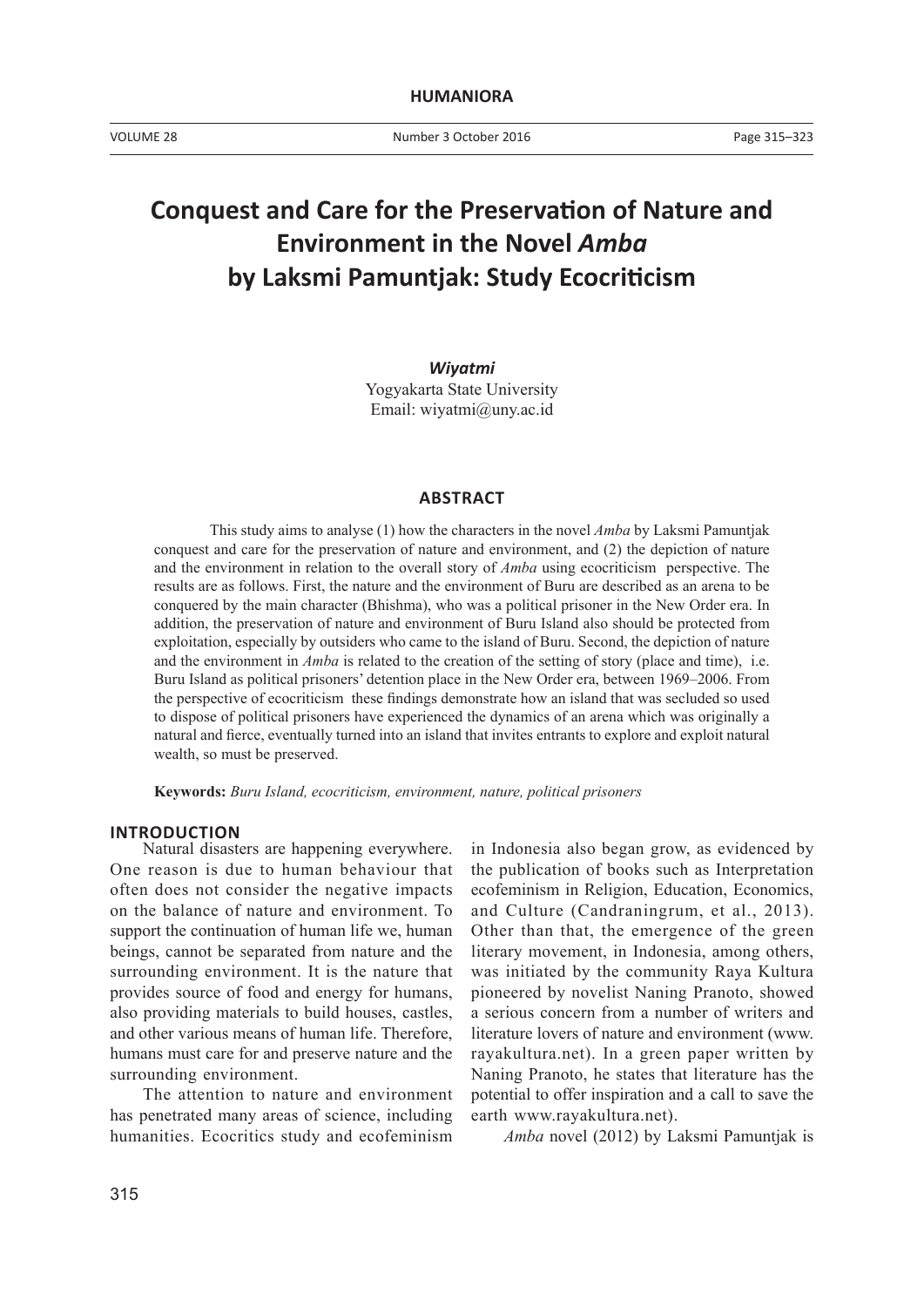one novel that tries to describe the relationship between humans with the nature and environment intensely. Nature and environment in the novel are described as a very important thing to support life of the characters in the novel. Especially since these figures are living in exile, as political prisoners at Buru Island in the New Order era. They had to subdue and cultivate nature and the harsh environment and wildlife to be able to survive in exile for many years.

Departing from this background, this research tries to examine the relationship between nature and environment in the novel of *Amba* by Laksmi Pamuntjak by using ecocriticism. From this study, it is expected that how the characters in the novel, which is a representation of political prisoners during the New Order who must survive for many years into exile on the island of Buru can be revealed. In addition, it can also be understood how nature and environment has inspired the writing of literature, especially novels in Indonesia.

The issues examined in the study are (1) how the characters in the novel *Amba* works Laksmi Pamuntjak conquest and care for the preservation of nature and environment, and (2) the depiction of nature and the environment in relation to the overall story of *Amba* using ecocriticism perspective. The results of this study are expected to be useful for the development of literature, especially literary criticism using ecocriticism study. In addition, the practical results of the study are expected to be useful for increasing appreciation of literature, particularly in understanding the relationship between literature and nature and environment.

This study uses ecocriticism perspective, which is study of literature linking the physical environment, population growth, the loss of wilderness and wild, with the rapid extinction of species, as well as increased contamination of air, water and soil of the earth (Love, 2003: 2). Ecocriticism gives an attention to the mutual relationship between literature and the environment, including the relationship with the social and physical reality, which is usually a concern in ecology (Love, 2003: 1). Ecocriticism will explain how nature, environment, with various issues become an integral part in the literature (Glotfelty & Fromm, 1996: 70). In this case, the nature and the environment are not only understood as a

backdrop and atmosphere, but also an aspect that helped build the aesthetics of a literary work.

 In literature, such as a novel, natural and environmental problems are seen in the background (place and atmosphere) which are elements that are not separated from the characters, the language is used to convey the story, and the context of the story that supports the overall meaning of the novel. This is in accordance with the opinion of Sayuti (2000) that background, which refers to a particular place and nuance is to function as an atmosphere that supports the character of the novel.

Nature and environment are areas of study in the humanities, in particular by using ecocriticism perspective. In the paradigm of the humanities, ecocriticism is a kind of literary criticism that is relatively new because it became known in the 1990s. The publication of books *Ecocriticism Reader* (1996), edited by Cheryll Glotfelty and Harold Fromm and *The Environmental Imagination* (1996) by Lawrence Buell marked the emergence of ecocriticism in literary criticism (Aziz, 2010). Likewise, the publication of the work *Ecocriticism*, by Dreese Donelle N. (2002) shows the development of ecocriticism study in literary criticism.

As a relatively new work, first published in September 2012, the novel *Amba* has not been much studied by researchers. However, this novel has been discussed and commented on by a number of critics, among others Bambang Sugiharto and Goenawan Mohamad, Dewi Lestari, and Ariel Heryanto are shown inside the cover of the novel. Sugiharto (2012) states that it is indeed the novel tells a lot about the tragedy in '65 with various psycho-social consequences. But it is not an exaggeration to say that in terms of maturity, the mastery of materials, erudition and the depth of human vision, and expertise by its shape, *Amba* is a novel of world class standard. In Indonesia alone, presumably this is one of the new peak in the achievement of our literature. Goenawan Mohamad (2012) considered that this novel would be one of a row of prominent works of Indonesian literature. Dewi Lestari (2012) stated that by using stunning diction Laksmi Pamuntjak brings colossal simultaneously touching love story. Not only romance, many aspects and learning of the history of life are revealed in this book. Ariel Heryanto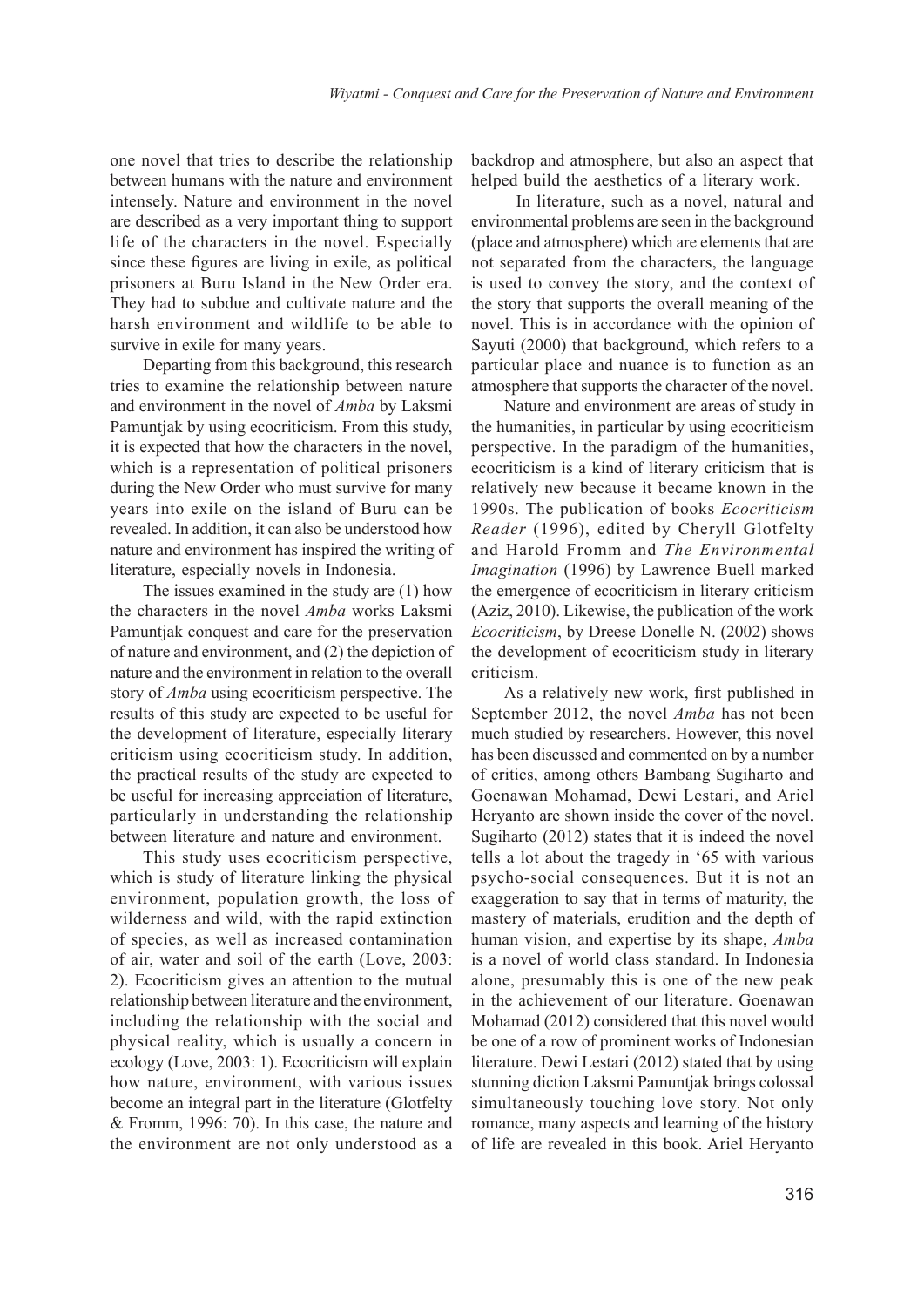(2012), stated that the love story is told by graceful and passionate motion by the most intelligent writer of his generation, set in the history of the most taboo time in our own land. From the various comments and assessment of the novel, it seems that nature and environmental issues contained in the novel have not been discussed (mentioned). In fact, the depictions of nature and environment are quite dominant in the novel, as in the following passage:

> On the island of Buru, the sea is like a mother: in and awaits/ Dew spreads like shattered glass, and daylight illuminates the silent fields. Then night would reveal what was lost by the glare *...* (Pamuntjak, 2012: 15).

> *Di Pulau Buru, laut seperti seorang ibu: dalam dan menunggu./ Embun menyebar seperti kaca yang buyar, dan siang menerangi ladang yang diam. Kemudian malam akan mengungkap apa yang hilang oleh silau...* (Pamuntjak, 2012:15).

From the search for the results of previous studies, it can be concluded that the novel *Amba* has not been studied specifically, including by using ecocriticism perspective. Therefore, a study on the novel by using ecocriticism perspective needs to be done.

### **METHOD**

To understand how the characters in the novel *Amba* works Laksmi Pamuntjak conquest and care for the preservation of nature and environment, and (2) the depiction of nature and the environment in relation to the overall story of *Amba* this study uses qualitative research with the ecocriticism interpretive approach. Descriptive interpretive qualitative approach studies objects in their natural context and attempts to understand or interpret the meaning attached to humans (researchers) to him (Denzin & Lincoln, 1994: 2). To achieve the research objectives, the research steps include determining the data sources, data collection and interpretation of data analysis concluded with the discussion and conclusion. Data was collected by the read and note technique. Data obtained by reading and recording information relating to the problems of research in the novel *Amba*

and secondary data sources that is relevant to the research problem.

The data source is the novel *Amba* by Laksmi Pamuntjak, second edition published by Gramedia Pustaka Utama, in November 2012. The first printing of the novel was in September 2012. The novel consists of 494 pages. In addition, this research also used data sources relating to nature and environment depicted in the novel *Amba*, which will be pursued from the literature relating to the ecology. Data was analysed by using qualitative discourse analysis approach of ecocriticism interpretive through categorizing, tabulating, and inference. Categorization is used to classify data based on predefined categories, namely the relationship between nature and environmental issues contained in the choice of words, sentences, discourse used in the text of the studied novel. Tabulation is used to encapsulate the entire data in tabular form. Inference is used to interpret and summarize the results of research according to research problems.

## **Conquest and Care for the Preservation Nature and Environment in the Novel** *Amba*

Before explaining how the characters in the novel *Amba* struggling to conquest and care for the preservation of nature and environment Buru, it is necessary first described the outline of novel *Amba*. *Amba* is dominated by stories about *Amba* who are looking for traces of her lover, Bhisma on Buru Island. Bhisma who works as a doctor, is regarded as a member of the Communist Party Indonesia (PKI) that the New Order was dissolved by the government and members of the PKI were taken prisoner after being involved in the September 30th Movement of 1965. As with other political prisoners, Bhisma was eventually sent to Buru, having previously held in Jakarta and the Nusa Kambangan Island.

Prior separated by political events known as the Movement of 30<sup>th</sup> September 1965, *Amba*, who at that time was a student of English Literature, at the University of Gadjah Mada has intimate relationship with Bhisma and was pregnant. Bhisma was arrested by security forces along with *Amba* when they were attending a meeting at the Respublika University, Yogyakarta that was suspected relating to the Communist Party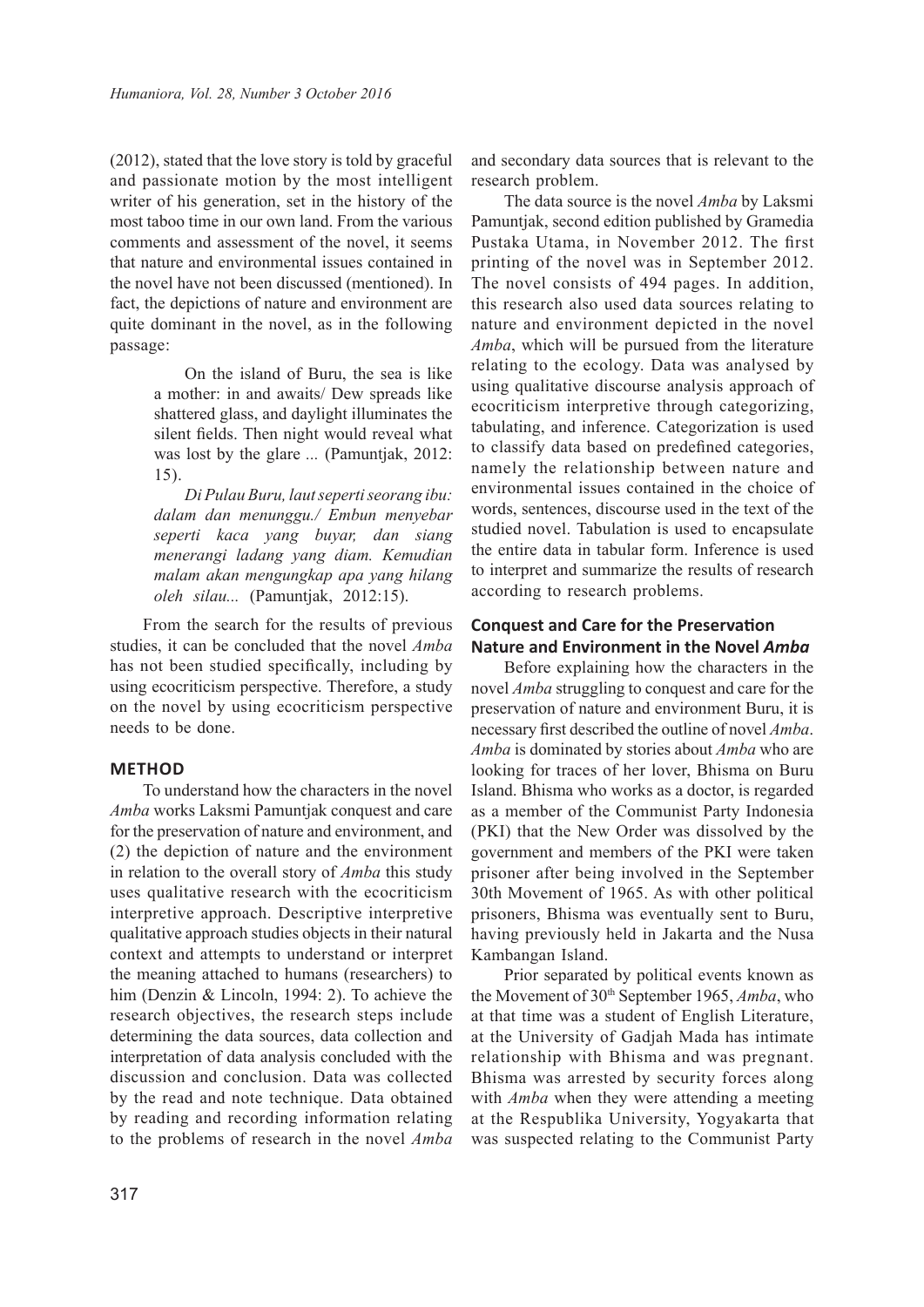of Indonesia. Because not she could not find her lover, she finally decided to marry Adalhard Eilers, guest lecturer (native speaker) at Gadjah Mada University and lived in Jakarta and gave birth to a child named Srikandi.

After the political prisoners were repatriated to their respective regions in 2006, Bhishma was never to return. This has encouraged *Amba* to look for him on Buru Island. *Amba* wanted to know if Bhisma is still alive or dead. However, once *Amba* arrived on the island of Buru, she never found Bhisma, as Bhisma was already dead. He just found a lot of letters and stories about the live of Bhisma from his companions on the Buru Island. In those letters and stories that is, the relationship between nature and environment are depicted intensely and become the source of research data.

In addition to describing the close relationship between the figures with nature and the environment in a novel *Amba* described how the characters, which is the political prisoners had to fight nature and the environment are still natural Buru Island so that they can survive. Nature and the environment are described as an arena to be conquered and made friends, especially by the main character Bhisma. In addition, also described how the natural and living environment Buru Island should remain preserved after infiltrated by outsiders, even the owners of capital who would exploit nature.

The condition of Buru Island's nature which is still natural must be conquered by the political prisoners. By the New Order government, Buru Island was used as a penal for political prisoners who are considered involved in the Indonesian Communist Party and in the September 30th Movement of 1965. In the VIII Conference of National History in Jakarta, Alkatiri (2006: 6) suggested that the choosing of Buru Island as a prison was motivated by three things, namely (1) Buru is away from the capital city in which the political climate was very sensitive, (2) to alleviate the financial burden of the government for the success of *Pelita* (Five Years Development) program, (3) to continue to build infrastructure since 1945 that seek dams irrigation and agriculture. This is because the political prisoners on Buru Island will be sufficient for their own lives, without depending on the state financial budget. Therefore, in order to stay alive, then the political prisoners,

likewise in the novel *Amba*, Bhisma had to change the forest into rice paddies and fields, as shown in the following excerpt.

> That what he told me, "those who dump us here, used us to change this island for them. By changing rice fields with vegetation to consume dan constructing roads. In fact, this island was prepared to jail us. This valley is a prison. Natural oval-shaped landscape in which the three directions are surrounded by lush jungle and humps of mountains. The last cardinal point is bordered by sea. A cage. Tefaat (Pamuntjak, 2012: 59).

> *Ini yang dikatakannya kepada saya: "yang membuang kami memanfaatkan kami untuk mengubah pulau ini bagi mereka. Dengan membuat sawah, dengan menanam tetumbuhan untuk makan dan diperjualbelikan, dengan membuka jalan. Tetapi pulau ini sebenarnya telah disiapkan untuk mengurung kami. Lembah ini sebuah penjara. Alam cekung yang tiga arahnya dikitari tembok hutan belukar dan perbukitan yang sambung-menyambung. Arahnya yang keempat dikepung laut. Kurungan. Tefaat*. (Pamuntjak, 2012: 59).

The quote is a dialogue between Bhishma with his friend, a native of Buru, Manalisa. From these quotations, it also appears that the condition of Buru Island is surrounded by wall of woods and hills; the fourth direction is a sea, a surrounded and isolated prison. After the detention period run out, Bhisma was unwilling to return to Jakarta. He chose to stay in Buru because he did not have anyone and just wanted to garden (Pamuntjak, 2012: 64). In Buru, Bhisma continued to live his life with gardening and served those who needed help, as a doctor.

The development of Buru Island from jungle until becoming a natural and lush environment with rice paddies, fields and plantations, according to Hersri Setiawan (2004: 127), one of the political prisoners, are things that are not planned by the government.

> Buru Island developed into something they (government) did not expect. The place that they designed to be a hell hole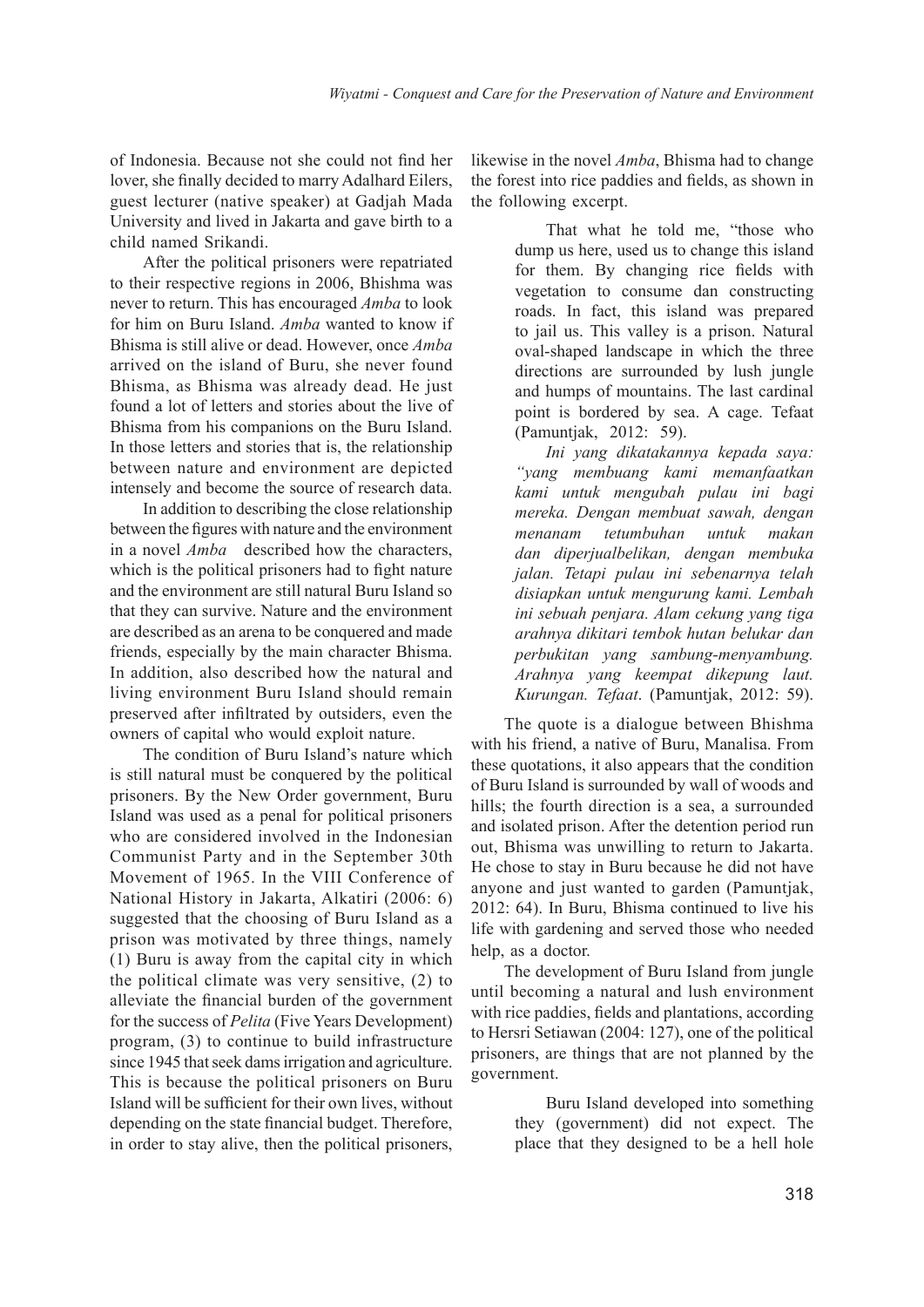for the communists turned out to be a haven for rice and spices, cajuput oil, wheat and sugar. Buru did not turn out to be a *pesetran ganda mayit*... (place for the dead). In fact, Buru became the breadwinner for Maluku Province (Setiawan, 2004: 528).

*Pulau Buru ternyata berkembang tidak sesuai dengan rancangan mereka (baca: pemerintah). Yang mereka rancang menjadi lubang kubur komunis, tapi yang tumbuh padi dan palawija, meranti dan kayu putih, sagu dan gula. Buru tidak menjadi pesetran ganda mayit.... Sebaliknya, Buru menjadi tulang punggung "hidup mati" Provinsi Maluku....* (Setiawan, 2004: 528).

From the opinion of Hersri Setiawan, it appears that the political prisoners who were sent to Buru Island were largely a group of strong figures and unyielding to the circumstances and nature. They were trying to survive by opening the rice fields and forest.

Forests are also regarded as a friend for the figure of Second Women (Bird Face). This figure discovered peace in the middle of the forest. In fact, she was often in dialogue with the trees in the forest and criticized the deforestation, as shown in the following excerpt.

> The Second Woman sought peace in the middle of jungle. (She decided to "gander at the moon"). It was told that recently, she was in need for that, not only "gander at the moon", but also to wander out from the jungle into the light, out into a small field in the middle of jungle. She just felt to be the urge to be there, just at the time where no one can see her dancing inside under the moonlight. She also wanted to greet the trees that became endangered. Because the wood cutters are often near (Pamuntjak, 2012: 17).

> *Perempuan Kedua tengah mencari kedamaian di tengah hutan. (Ia memutuskan "menatap bulan"). Diceritakan bahwa akhir-akhir ini ia merasa butuh melakukan itu, tak hanya untuk "menatap bulan", tapi juga untuk sesekali keluar dari pekat belantara, ke arah terang, ke sebuah lapangan kecil di tengah hutan itu. Ia*

*merasa butuh tampil di sana, justru ketika ia tahu tak ada seorang pun yang bisa melihat dirinya di dalam petak-petak cerlang yang dibagikan bulan kepada gelap. Ia juga ingin leluasa menyapa pohon-pohon yang kian terancam. Sebab para penebang datang semakin kerap* (Pamuntjak, 2012: 17).

It was told also that the Second Woman hugged the trees one by one as she whispered, feel the warmth of my body, feel the beats of my hearts, I am so in love with you. As she hugged those trees in a long manner, she cried tears. She hugged them just like her hugged the soil with the cry in the rain. This is not a strange thing for the Head Water clan. It is common for them to know that those tree were marked by the Second Woman were not only taken from their ground, but also carried away unlicensed truck to unknown places by those strangers. They also know that this upset the Second Woman and made her hopeless (Pamuntjak, 2012:17–18).

Diceritakan pula bahwa Perempuan Ke*dua mendekap pohon-pohon itu satu per satu sambil berbisik, rasakanlah kehangatan tubuhku, rasakanlah debar jantungku, aku begitu cinta padamu. Dan ia mendekap pohon-pohon itu dengan lama, dengan air mata. Ia mendekap mereka sebagaimana Perempuan Pertama mendekap gunduka tanah dengan isal yang menderaskan hujan. Lagi-lagi, ini tidak aneh bagai warga Kelapa Air. Mereka umumnya tahu bahwa pohon-pohon yang ditandai Perempuan Kedua tak hanya tercerabut dari tanah, tapi juga diangkut dalam truk-truk acap tak berpelat ke tempat-tempat tak bernama oleh orang-orang ta dikena. Mereka juga tahu, ini membuat Perempun Kedua marah, dan merasa tak berdaya* (Pamuntjak, 2012: 17–18).

From both these quotations, it can be seen the seemingly intimate interaction between forests (nature) with the character (the Second Woman). She felt the need to find peace in the forest, enjoying the beauty of the moonlight. Additionally, in the woods, she also gave sympathy to the trees because the trees were cut by legal and illegal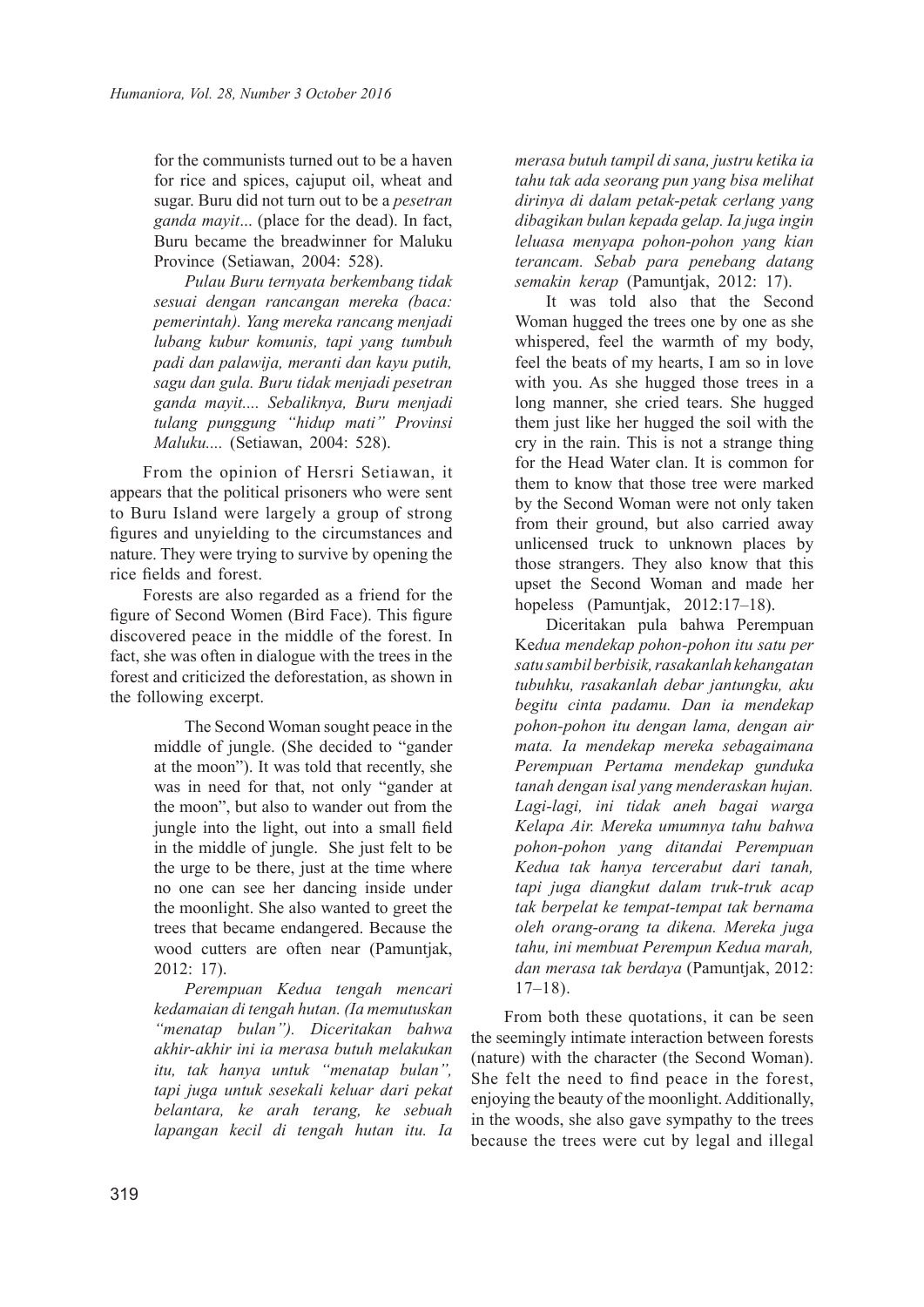loggers. From these quotations, it is also expressed the criticism of logging practices which are not balanced by the planting of trees. Embracing trees in the perspective of ecofeminism symbolizes the chipko movement, a movement that refers to rally condocted in 1974 by twenty seven women in Northern India to protest the felling of indogenous trees that arms around the trees designated to be cut down (Tong, 2006: 394). Chipko in Hindi means to hug the three trunks to save food resources, fruits, and firewood (Rasmussen, 2016: 349). What the Secon Woman character has done in *Amba* can thus be seen as the manifestation of the chipko movement.

## **The Depiction of Nature and Environment in the Novel of** *Amba*

In addition to describing the struggle of the characters in conquering nature and the preservation of nature Buru, depictions of nature and the environment in *Amba* is also related to the depiction of the background story. To describe the background of the place and time, nature and the environment used as a source of images, as shown in the following excerpt.

> There was indeed a time when Buru was a place of sailors who settled there. The usually came from the islands of Buton and Bugis; strong, firm, the children of the sea…. Buru has become a magner. This island is full of stories, not just one colour… (Pamuntjak, 2012: 19).

> Memang ada suatu masa ketika Pulau Bu*ru kerap didatangi para pelaut, yang lalu menetap di sana. Mereka umumnya datang dari Pulau Buton dan Bugis: kokoh, tegas, anak-anak samudra.... Buru telah menjelma magnet. Pulau ini dengan kisah-kisahnya yang tak lazim, bukan satu warna...* (Pamuntjak, 2012: 19).

> On Buru, the sea is like the mother, waiting under the dew that drips like a stained glass, and the day that shone upon a silent field. As well as night will uncover what has been lost by the glare… (Pamuntjak, 2012:15).

> > *Di Pulau Buru, laut seperti seorang ibu:*

*dalam dan menunggu. Embun menyebar seperti kaca yang buyar, dan siang menerangi ladang yang diam. Kemudian malam akan mengungkap apa yang hilang oleh silau...* (Pamuntjak, 2012: 15).

From these quotations, it appears that Buru was likened to a mother who is in the wait, it can be interpreted that the Buru is a region that is still filled with the richness of nature, whether in the ocean or in the woods, who was watching the children, future generations and newcomers to explore the natural and build it and create prosperity for its people. This corresponds with imagery that Buru Island is surrounded by the sea of deep and thick forests, which have natural resources.

Utilization of nature and the environment also appears in the description of the changing of time, morning, noon, and night on the island of Buru was described quietly in these descriptions*: the dew that drips like a stained glass, and the day that shone upon a silent field. As well as night will uncover what has been lost by the glare [Embun menyebar seperti kaca yang buyar, dan siang menerangi ladang yang diam. Kemudian malam akan mengungkap apa yang hilang oleh silau].* It provides images that actually Buru still has unspoiled nature away from the noise and pollution.

In addition to describing Buru which is quiet and natural, it is also described the local wisdom of Buru Island, particularly in consuming deer as a game.

> They talked about the best way to hang the deer, on its hind legs, so that all body fluids can flow smoothly crossing the nose and mouth without harming other organs, particularly the meat—as if he showed how to improve the design of human nature. Hearken, O fellow meat eaters: The deer that can be eaten just that that was killed with a single blow. Do not ever eat the brain, spine, spleen, especially the eyes. Never eat their eyes.

Samuel touched *Amba*'s arm gently.

"You know," he said lightly, "parts of deer that we can eat have a much lower fat content than beef" (Pamuntjak, 2012: 40).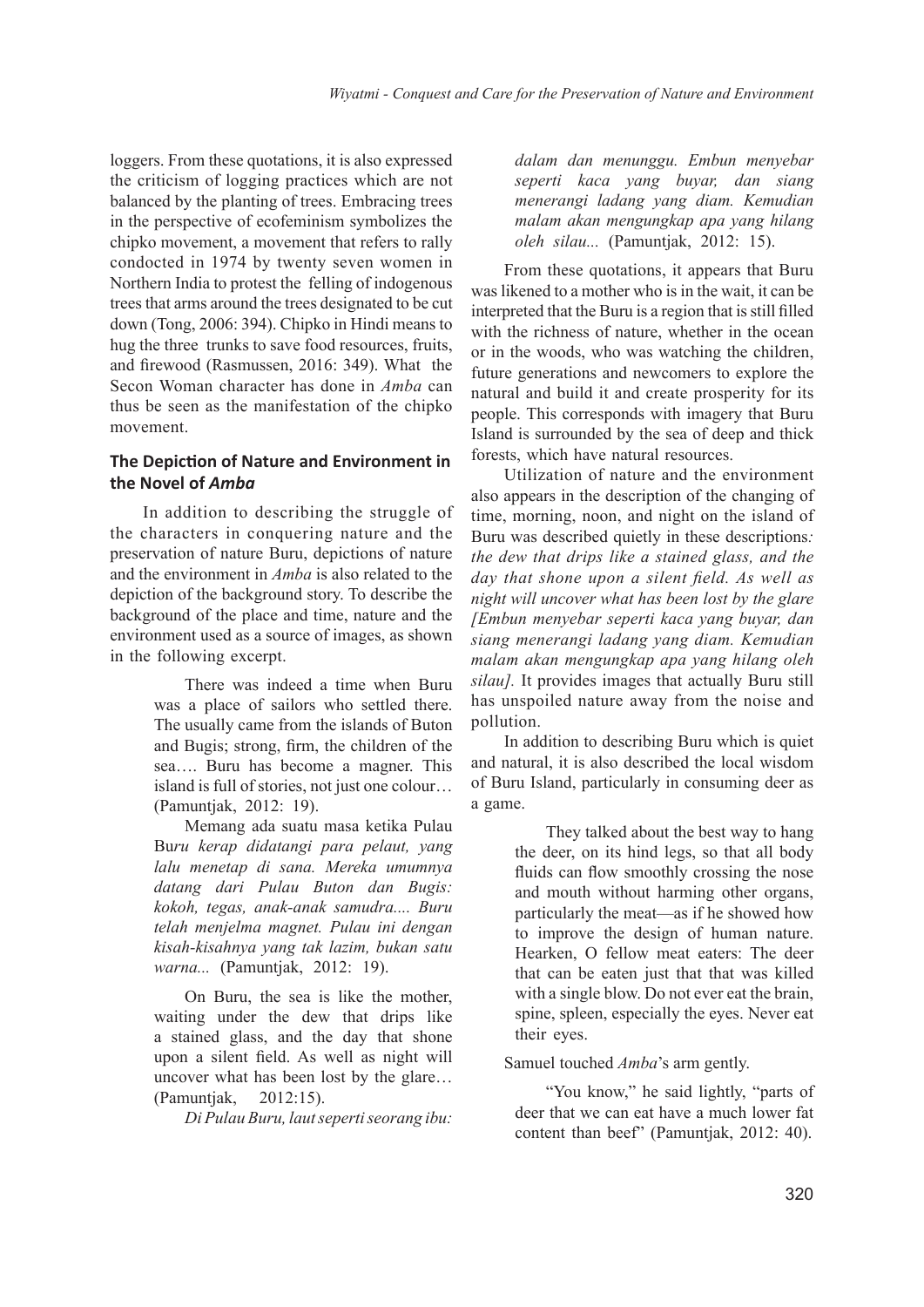*Mereka bicara tentang cara terbaik menggantung rusa, yaitu pada kaki belakangnya, agar semua cairan tubuhnya dapat mengalir dengan lancar meliwati pipa pernapasan hidung dan mulut tanpa mencemari organ-organ tubuh lainnya, terutama daging –seakanakan menunjukkan bagaimana manusia memperbaiki desain alam. Simaklah, wahai sesama pemakan daging: Rusa yang boleh dimakan hanyalah yang telah dibunuh dengan sekali tebas. Janganlah sekalikali makan otak, tulang punggung, limpa, apalagi mata. Jangan pernah menyantap mata mereka.* 

Dengan lembut Samuel menyentuh lengan *Amba*.

> "Kau tahu kan," ujarnya ringan, "bagianbagian rusa yang boleh kita makan kadar lemaknya jauh lebih rendah ketimbang daging sapi." (Pamuntjak, 2012: 40).

From these quotations it appears how the local wisdom of Buru natives in consuming deer meat. In the excerpt, it is shown their respect for animals. Slaughtering deer should be in on slash, so that the animals do not feel pain. In addition there are parts that are not to be eaten: the brain, spine, spleen, and eyes. Besides, it is not good for human health because it contains fat, while the animal is still alive, is a part of the vital organs.

The close relationship of Buru's natives with the nature in also seen in the naming of the villages, Kepala Air (Water Head) (p.17) and Air Buaya (Crocodile Water) (p. 21).

> You and I may be surprised to hear this description. But for the Waeapo's indigenous people, especially those living in the "Head of the Water", a term of the residents for the creeks upstream, there is absolutely nothing strange about ir. For them, embracing the dead is tantamount to embrace life. Anyway, Waeapo has seen many events–many events that take place on the ground, in the middle of a forest, in the rain. Event involving death, sex, or death *and* sex (Pamuntjak, 2012: 17).

*Kau dan aku mungkin akan kaget* 

*mendengar deskripsi ini. Tapi bagi penduduk asli Waeapo, terutama yang bermukim di "Kepala Air", istilah penduduk buat hulu sungai, sama sekali tak ada yang aneh. Bagi mereka, merangkul yang mati sama saja dengan merangkul yang hidup. Lagi pula Waeapo telah melihat banyak peristiwa– terlalu banyak peristiwa–yang berlangsung di atas tanah, di tengah hutan, di tengah hujan. Peristiwa yang melibatkan kematian, seks, atau kematian dan seks* (Pamuntjak, 2012: 17).

... The man had said that he had seen the First Woman in the Air Buaya (Crocodile Water). Strictly speaking, she was leaving the house of the local *soa* (which in retrospect, adds Dr. Wasis, was not unreasonable). Everyone visiting Crocodiles Water is usually required to report to local *soa* head's home... (Pamuntjak, 2012: 21–22).

*... Si laki-laki sempat menceletuk bahwa ia merasa pernah melihat Perempuan Pertama di Air Buaya. Tepatnya, perempuan itu sedang meninggalkan rumah kepala soa setempat (yang kalau dipikir-pikir, tambah Dr. Wasis, bukannya tidak masuk akal). Semua orang mengunjungi. Air Buaya biasanya diharuskan melapor ke rumah kepala soa setempat...* (Pamuntjak, 2012:  $21-22$ ).

Waeapo and Kepala Air are the names of the sub districts in Buru Island, in addition to Namlea, Waplau, and Batabual (http://burukab.go.id/ web3). Water Head (upstream) is used to refer to indigenous people dwelling in Waeapo, Buru because they live near rivers, springs as a source of life.

From the perspective of ecocriticism these findings demonstrate how an island that was secluded so used to dispose of political prisoners have experienced the dynamics of an arena which was originally a natural and fierce, eventually turned into an island that invites entrants to explore and natural wealth, so must be preserved. Nature and the environment Buru has taught figures which are political prisoners during the New Order them to be able to live a hard and isolated on a remote island.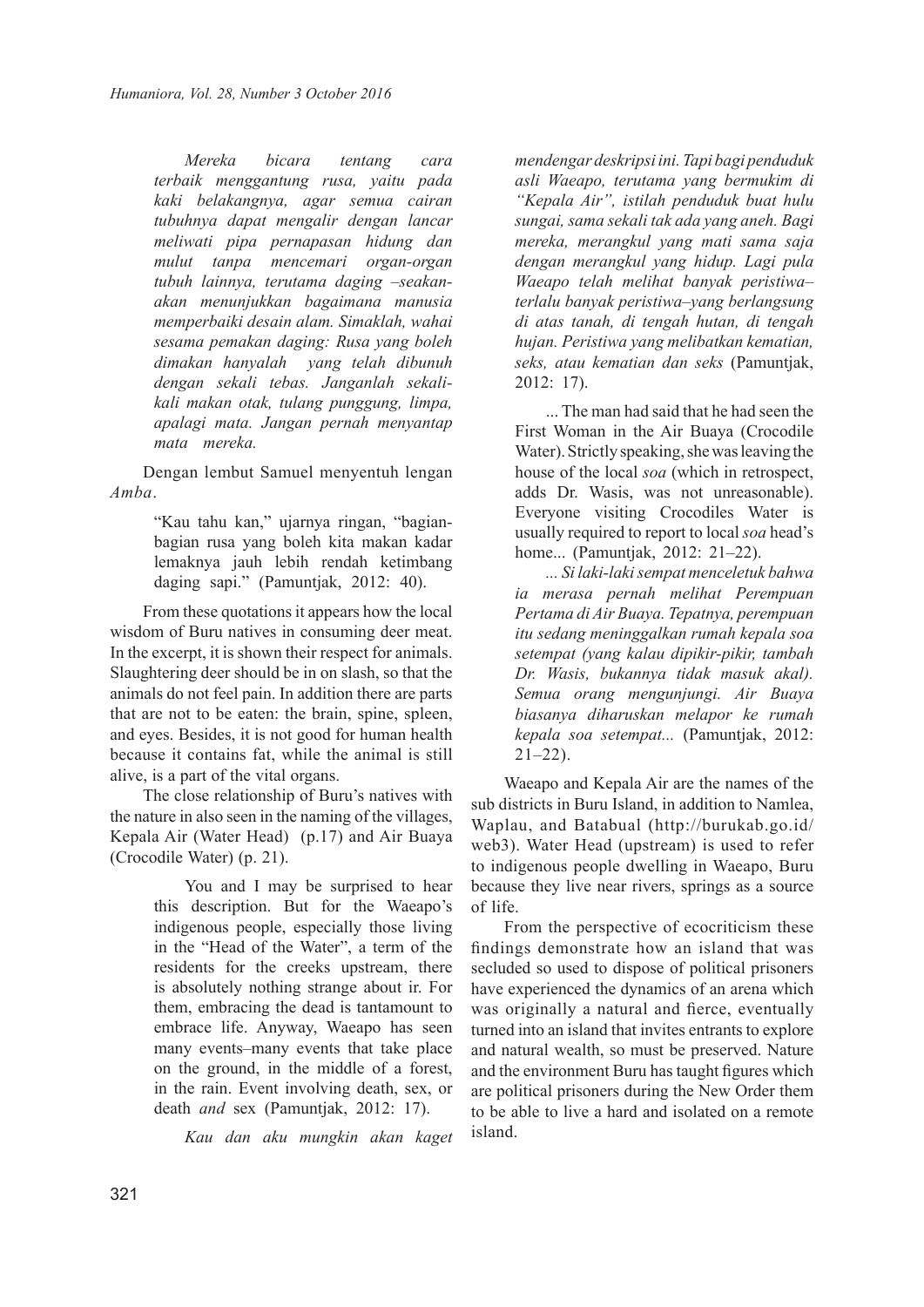Bhisma should be able to conquer the ferocity of nature Buru, in order to survive to live his life as a political prisoner. Therefore, there is no other way than nature as a friend, to cultivate the land which was barren and dead into rice paddies and fields. However, after Buru developed into rice fields and plantations, there was uncontrolled logging. That raises concerns Muka Burung (Birds Face), which is expressed by touching and dialogue with the trees in the forest are increasingly threatened on the verge of extinction, which is an expression of the Chipko (Tong, 2006: 394).

Buru as he background story in the novel, looks at the mentioning of the names of a place that is referential to a number of locations on the island of Buru and the surrounding areas, namely Namlea, Waeapo, Kapala Air, Air Buaya, Maluku and Ambon. The names of these places are aesthetically related to the background of the political prisoner people involved in the Communist Party during the New Order. In the political history of Indonesia, Buru has a special significance because it relates to the place of exile for the political prisoners. In the book of Pramoedya Ananta Toer (1995: 2), it is told that the first wave of prisoners set off to Buru Island was on August 17, 1969. In this case Pramoedya was included in the first dispatch to Buru, which amounted to 500 people. Bhisma according to the narrative of the character Manalisa in *Amba* came to Buru Island as the third wave of political prisoners (Pamuntjak, 2012: 59). Besides being known as a place for political prisoner, Buru Island is also known as Tefaat, like several times mentioned in the novel *Amba* (eg, page 59). Tefaat stands for Points for Utilization *(Tempat Pemanfaatan*) (Aklakiri, 2006: 3). According to Setiawan, the overall political prisoners sent to Pulu Buru is around 12,000 people, they consisted of prisoners of the Communist Party of class B, namely those who are considered to be indirectly involved in the September 30th Movement of 1965, and is regarded as a cadre (Alkatiri, 2006: 7 ). In this case the character Bhisma, was a prisoner classified as class B because in the novel *Amba*, it seemed that he was not directly related to the events of 30th September 1965 Movement in Jakarta. In fact, he was arrested in Yogyakarta on October 19, 1965 after attending a discussion at the Respublika University (Pamuntjak, 2012: 289).

Depiction of nature and environment in novel *Amba* are attached to the character and the life of the characters, as well as setting of place and time that has aesthetic quality, strengthen this novel to be as a historical novel. In this case, *Amba* who tried recounting the lives of prisoners on Buru Island in the New Order era can be said to be a novel that tells about one of the historical events in Indonesia, which is the tragedy of 1965.

Although most of these figures are just the creation of the author (fictitious), but by sticking it with figures who are known to be real and historical event that ever existed in Indonesia, especially in the context of political prisoners on Buru Island in the New Order era, the previous fictitious aspects will become real and live or go through a stage of lifelikeness (Sayuti, 2000). This is in accordance with the opinion of Amarzan Loebis (2013), one of the former prisoners on Buru Island, which is now a senior editor of Tempo magazine, who says that the novel blends fictional and real material in a way that is very beautiful and intelligent, and *Amba* is also a part of the "struggle against forgetting" the wound of the nation's history that is never recovered (endorsement on the back cover of the novel *Amba*). In addition to supporting its existence as a historical novel for readers, the depictions of nature and environment of Buru Island in *Amba* also invite readers to participate in living how the characters, most of who are political prisoners, had to struggle against the harshness of nature in the remote island. Readers are invited to sympathize with characters who survived and eventually made it home to his family, those who have conquered and friends with nature.

#### **CONCLUSION**

The results are showed the following findings. First, the nature and the environment Buru described as an arena to be conquered by the main character (Bhishma), who was a political prisoner in the New Order era. In addition, the preservation of nature and environment Buru Island also should be protected from exploitation, especially by outsiders who come to the island of Buru. Secondly, the depiction of nature and the environment in *Amba* related to the creation of the background story, which is setting the place and time, Buru Island detention of political prisoners